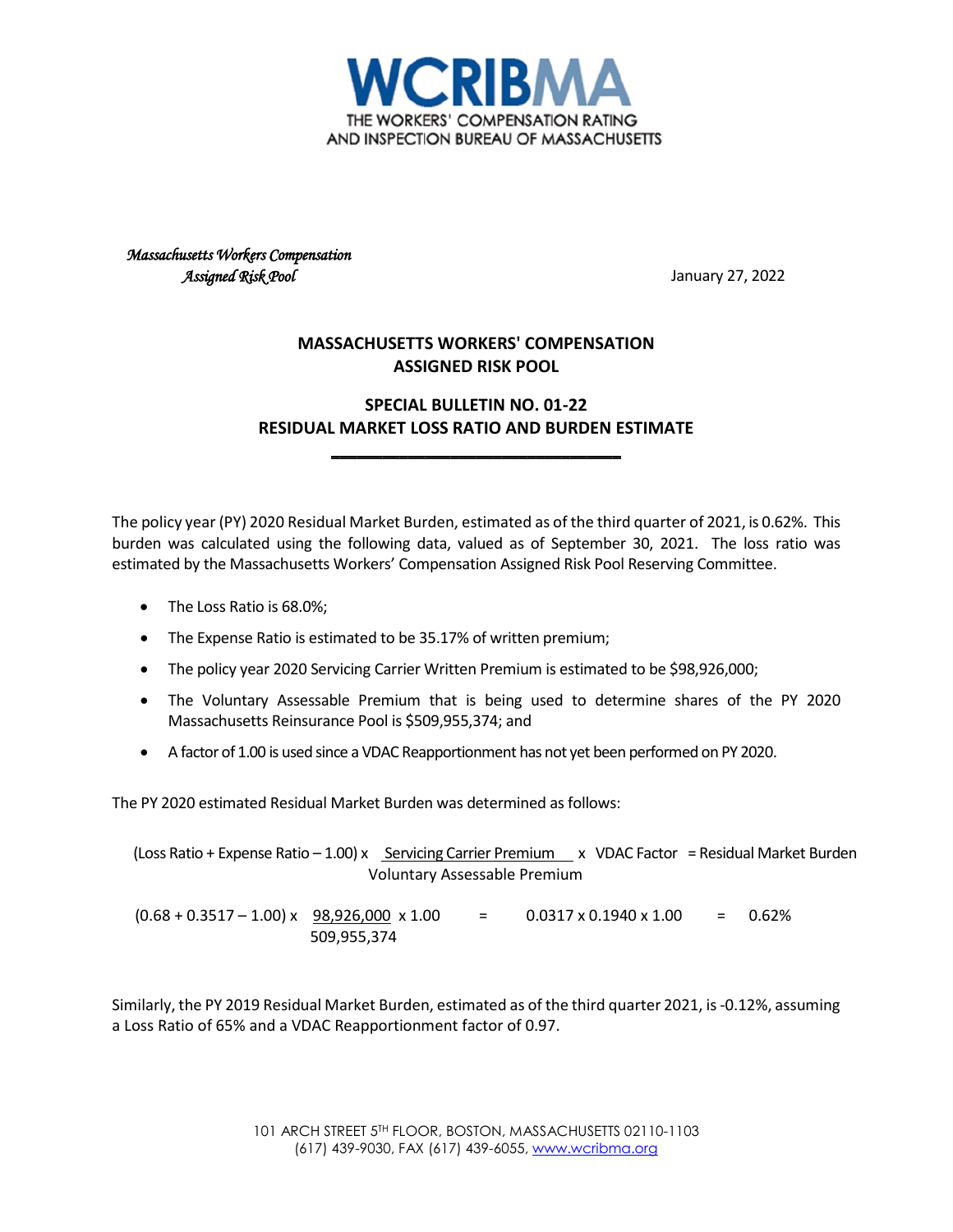The residual market burden is a measure of the pool-related cost that pool members incur when writing assessable voluntary business. For example, a positive burden of 10% indicates that an insurer will incur ten dollars of pool-related obligations for every one hundred dollars of voluntary assessable premium written. By comparison, a burden of -5% indicates that a pool member will earn a profit of five dollars for every one hundred dollars of voluntary assessable premium written.

Note that burden estimates do not take into account those policies serviced by Voluntary Direct Assignment Carriers (VDACs). VDACs assume the underwriting results of policies assigned to them.

Exhibit 1 shows the currently estimated burden for policy years 2011 through 2020.

Exhibit 2 shows the currently estimated loss ratios, expense ratios and pool shares used to calculate the burdens for policy years 2011 through 2020.

Exhibit 3 is a graph that provides historical estimated burdens for policy years 2011 through 2020. Burden estimates may change over time because estimated loss ratios are subject to change as loss experience matures.

The residual market burdens shown in Exhibits 1, 2 and 3 ignore the time value of money, in effect assuming an interest rate of 0%. The chart in Exhibit 4 includes, solely for informational purposes, estimates of the net present values of the residual market burdens using various discount rate assumptions.

Details of the calculations are available on request from Christine Cronin at 617-646-7544 or at [ccronin@wcribma.org](mailto:ccronin@wcribma.org) or Laura Kirchberg at 617-646-7526 or at [lkirchberg@wcribma.org.](mailto:lkirchberg@wcribma.org)

> Laura Kirchberg Customer Service Specialist

SB 01-22 Attachments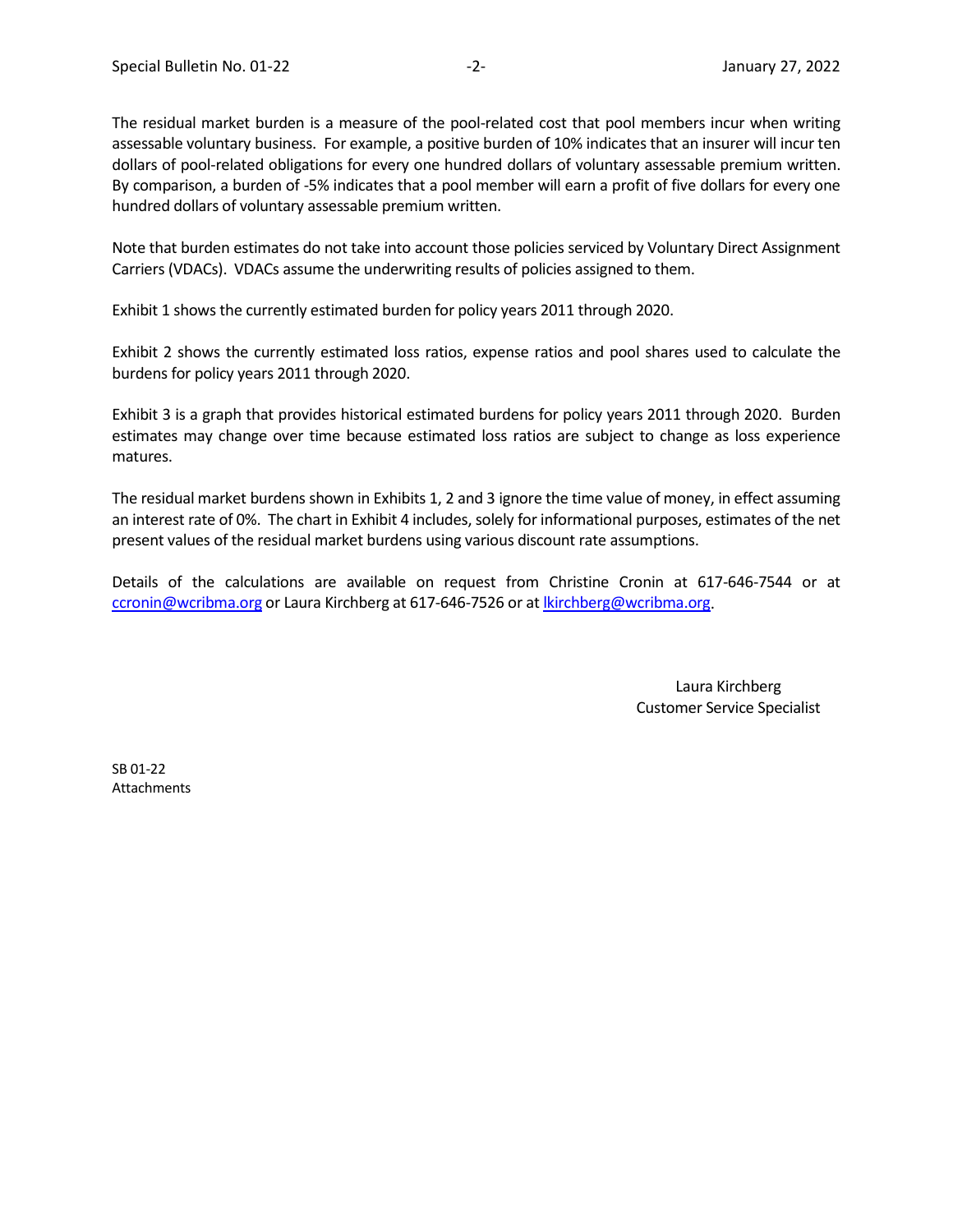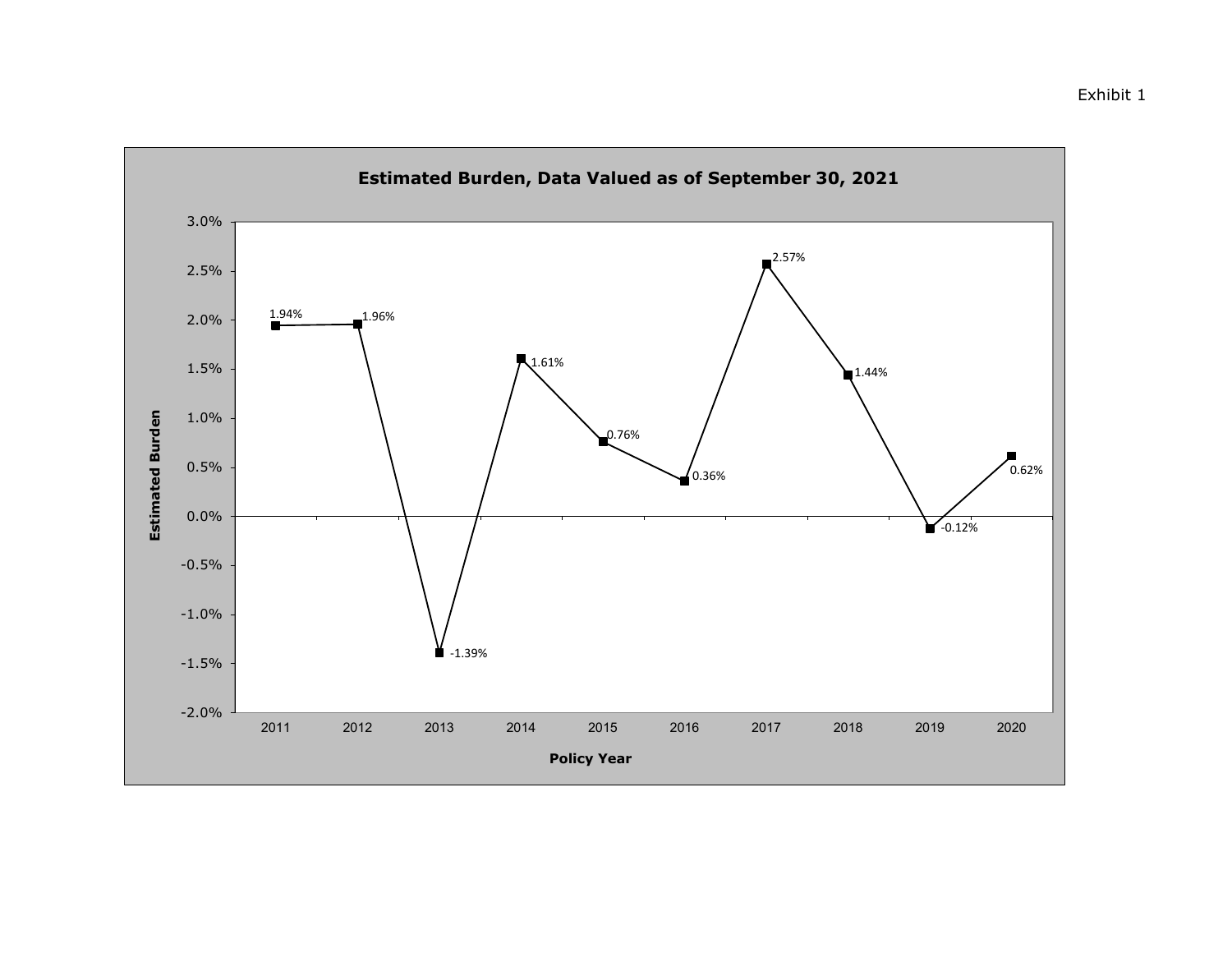| (1)         | (2)        | (3)                  | (4)                          | (5)                | (6)              | (7)                          |  |
|-------------|------------|----------------------|------------------------------|--------------------|------------------|------------------------------|--|
|             |            |                      | Ratio of Servicing Carrier   |                    | Leveraging       |                              |  |
| Policy Year | Loss Ratio | <b>Expense Ratio</b> | Written Premium to           | <b>VDAC Factor</b> | Factor           | <b>Estimated Pool Burden</b> |  |
|             |            |                      | Voluntary Assessable Premium |                    | $(4) \times (5)$ | $[(2)+(3)-1.00] \times (6)$  |  |
| 2020        | 68.0%      | 35.17%               | 19.40%                       | 1.00               | 0.194            | 0.62%                        |  |
| 2019        | 65.0%      | 34.34%               | 19.35%                       | 0.97               | 0.188            | $-0.12%$                     |  |
| 2018        | 72.0%      | 34.59%               | 22.98%                       | 0.95               | 0.218            | 1.44%                        |  |
| 2017        | 77.0%      | 33.84%               | 23.52%                       | 1.01               | 0.237            | 2.57%                        |  |
| 2016        | 68.0%      | 33.46%               | 25.04%                       | 0.97               | 0.244            | 0.36%                        |  |
| 2015        | 70.0%      | 33.02%               | 25.37%                       | 0.99               | 0.252            | 0.76%                        |  |
| 2014        | 71.0%      | 35.28%               | 25.70%                       | 1.00               | 0.256            | 1.61%                        |  |
| 2013        | 59.0%      | 34.86%               | 22.01%                       | 1.03               | 0.226            | $-1.39%$                     |  |
| 2012        | 73.0%      | 37.13%               | 19.70%                       | 0.98               | 0.193            | 1.96%                        |  |
| 2011        | 72.1%      | 40.46%               | 18.78%                       | 0.82               | 0.155            | 1.94%                        |  |

## **Notes:**

A VDAC Reapportionment has not yet been performed on PY 2020, so a factor of 1.00 is being used.

Applying the Final 2019 VDAC Factor of 0.9735 caused the 2018 Estimated Pool Burden to increase from -0.13% to -0.12%. Applying the Final 2018 VDAC Factor of 0.9501 caused the 2018 Estimated Pool Burden to decrease from 1.51% to 1.44%. Applying the Final 2017 VDAC Factor of 1.0090 caused the 2017 Estimated Pool Burden to increase from 2.55% to 2.57%. Applying the Final 2016 VDAC Factor of 0.9731 caused the 2016 Estimated Pool Burden to decrease from 0.37% to 0.36%. Applying the Final 2015 VDAC Factor of 0.9927 caused the 2015 Estimated Pool Burden to decrease from 0.77% to 0.76%. Applying the Final 2014 VDAC Factor of 0.9957 caused no change to the 2014 Estimated Pool Burden. Applying the Final 2013 VDAC Factor of 1.0272 caused the 2013 Estimated Pool Burden to decrease from -1.35% to -1.39%.

A VDAC Factor greater than one adjusts for over-assignment of residual market premium to the VDAC carriers relative to their final participation ratios. Similarly, a VDAC factor less than one adjusts for under-assignment of residual market premium to the VDAC carriers relative to their final participation ratios.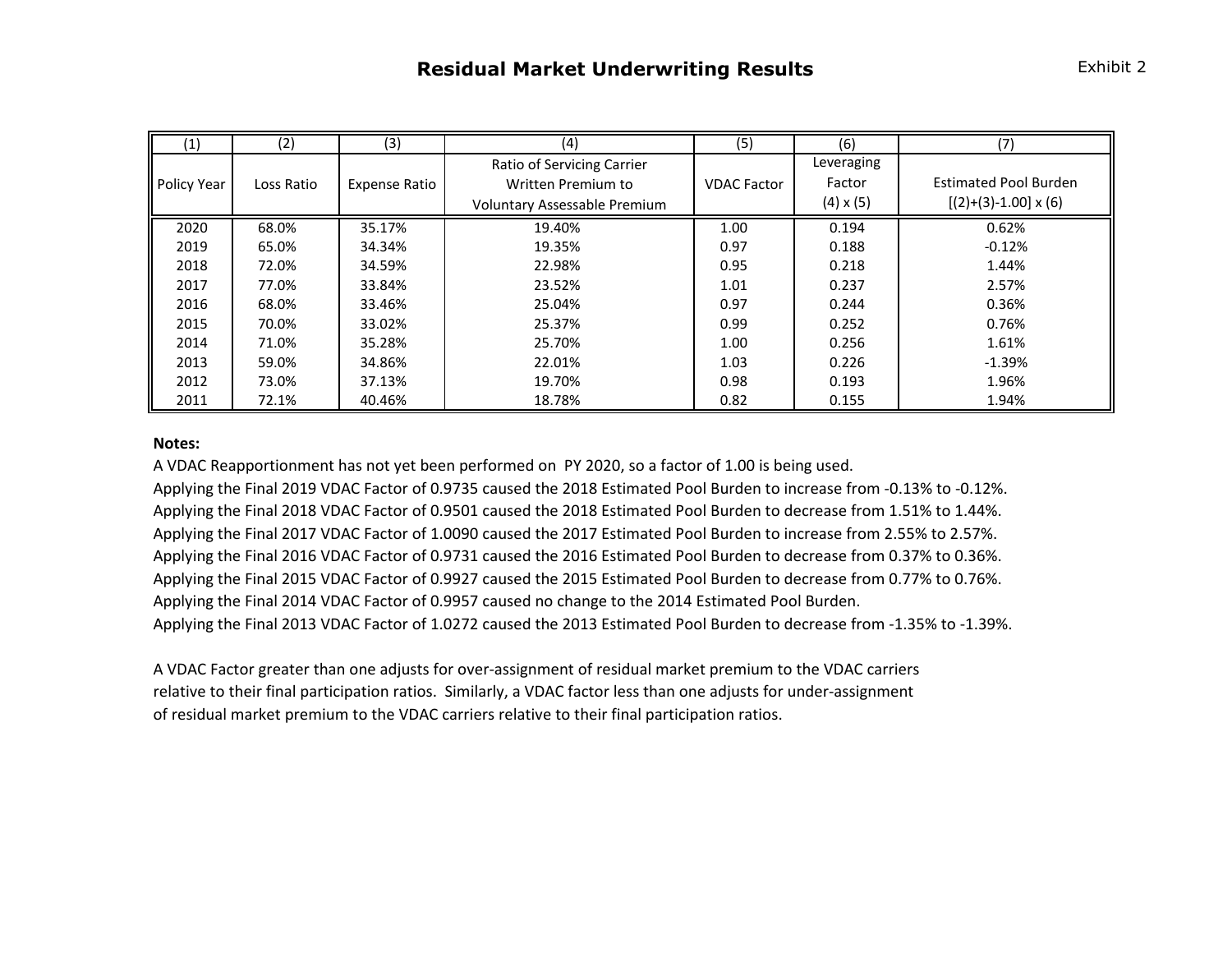